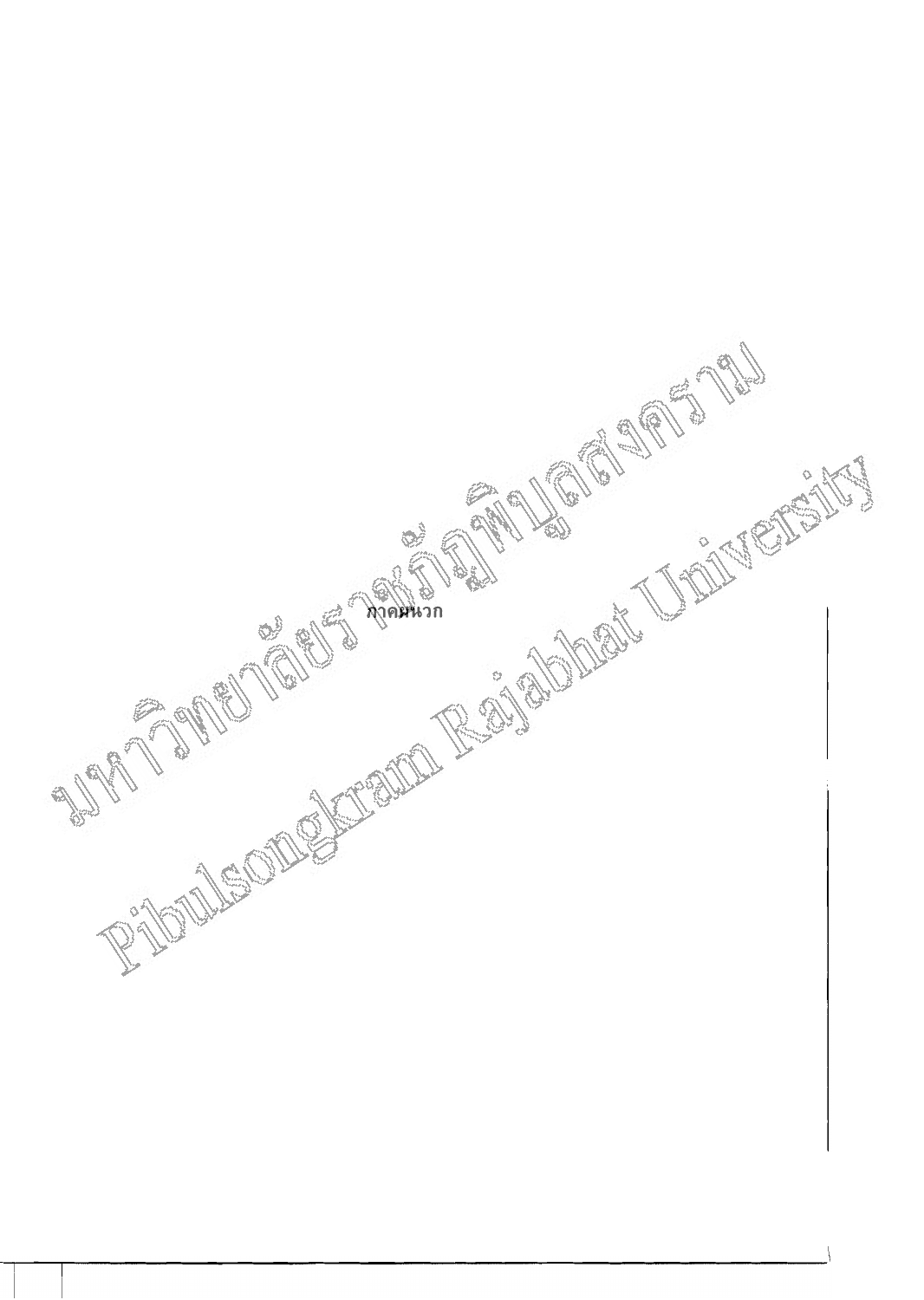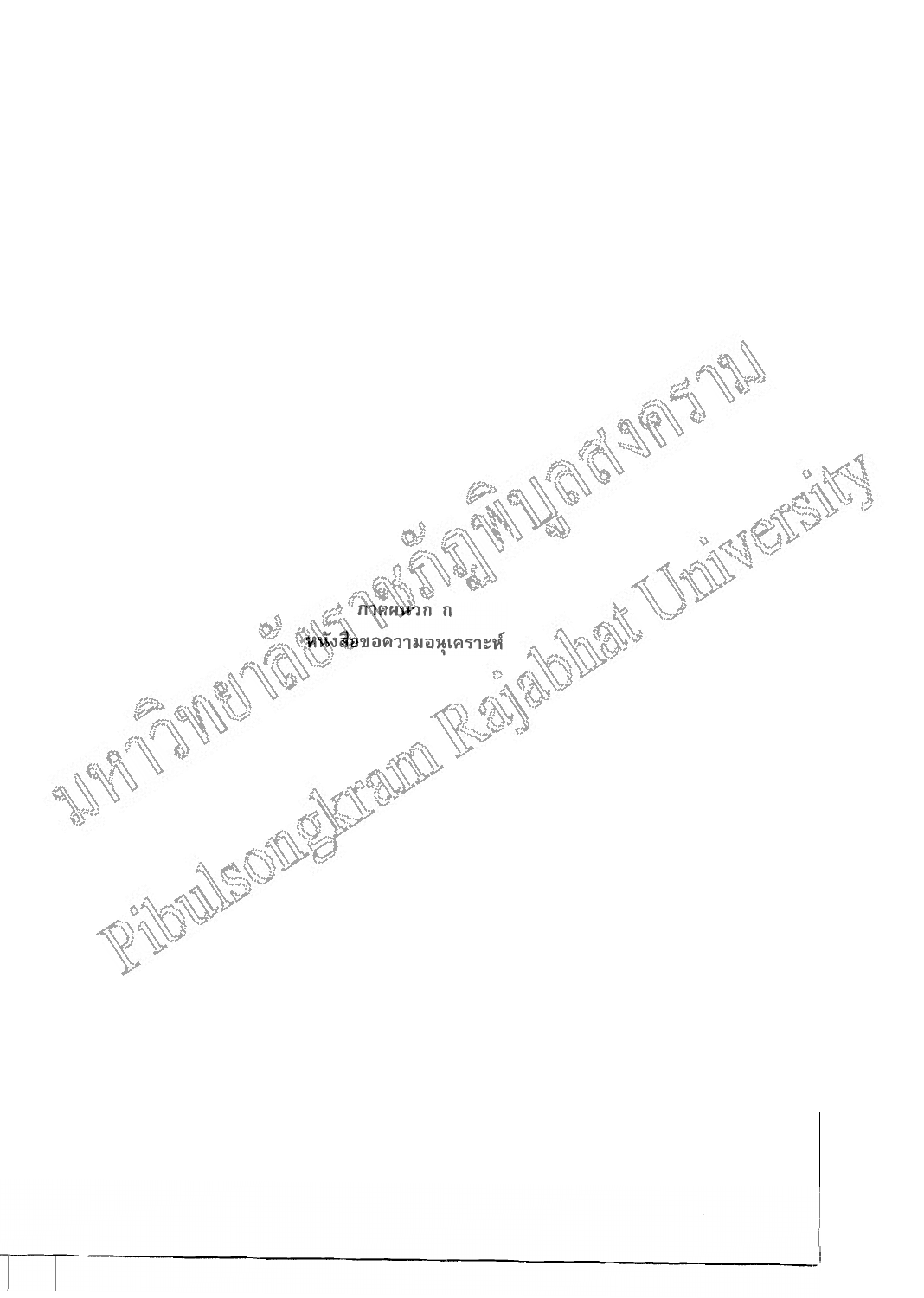บัณฑิตวิทยาลัยสถาบันราชภัฏพิบูลสงคราม อำเภอเมือง จังหวัดพิษณุโลก 65000

10 มกราคม 2545

เรื่อง ขอความอนุเคราะห์ออกหนังสือให้ผู้ทรงคุณวุฒิตรวจแบบสอบถาม

เรียน ผู้อำนวยการสำนักงานคณะกรรมการบัณฑิตศึกษา

ด้วยดิฉัน นางเครือฟ้า ณ ถลาง นักศึกษาปริญญาโท สาขาวิชาศาจรับริหาร การศึกษา สังกัดสำนักงานบัณฑิตวิทยาลัยสถาบันราชภัฏพิบูลสงคราม ใต้ทำจิพิยานิพนธ์ เรื่องการศึกษาภาพลักษณ์ของอาจารย์คหกรรมศาสตร์ในวิทยาลัยอาชีสติกษ์ที่ โสงกัดกรมอาชีว **ทึกษาในเขตการศึกษาภาคเหนือตามความคิดเห็นของผู้บริหารและอ่างงระยั** เพื่อเป็นส่วนหนึ่ง ของการศึกษาตามหลักสูตรครุศาสตรมหาบัณฑิตจังหลัดพิษณุโลก ปิดยมีรองศาสตราจารย์ ฤกษ์ชัย <mark>คุณูปการ เป็นอาจารย์ที่ปรึกษ</mark>าวิทยา<del>นีพินธ์ (</del>ขุดความกรุณาให้บัณฑิตวิทยาลัย<u>ล</u>ุสุก หนังสือขอความอนุเคราะห์ผู้ทรงคุณวุฒิตราชินบันสอบถามในการศึกษาครั้งนี้ ซึ่งมีผู้ทรงคุณวุฒิ ิตามรายนามดั้งต่อไปนี้

1. ดร.สุขแก้ว คือสุสัน อาจารย์สถาบันราชภัฏพิบูลสงครามพิษณ์สถา 2. รองศูกต์ตราจารย์วิราพร พงศ์อาจารย์ อาจารย์สถิงยันราชภัฏพิบูลสงคราม พิษณุโลย

3 ไดร์ ทัศนีย์ จารุรัดน์จามร อาจารย์วิทยงได้ยี่อ้าชีวศึกษาพิษณุโลก 4. รองศาสตราจารย์ ดร.นงศรังญี่ >ทำญจนประเสริฐ อาจารย์สถาบัณราชภัฏ พิบุลสงครามพิษณุโลก

5. นายจีรพงษ์ (ผลงว่านี้ชั้นชื่อยผู้อำนวยการวิทยาลัยอาชีวศึกษาพิษณุโลก

จึงเรียนม์ เพื่อไปรดพิจารณาให้ความอนุเคราะห์ ในการออกหนังสือเชิญผู้ทรงคุณ วุฒิตราจิแบบลอิบภามในการทำวิจัยในครั้งนี้

ขอแสดงความนับถือ

เครือฟ้า ณ ถลาง

( นางเครือฟ้า ณ ถลาง )

นักศึกษาปริญญาโท รุ่นที่ 2 สถาบันราชภัฏพิบูลสงครามพิษณุโลก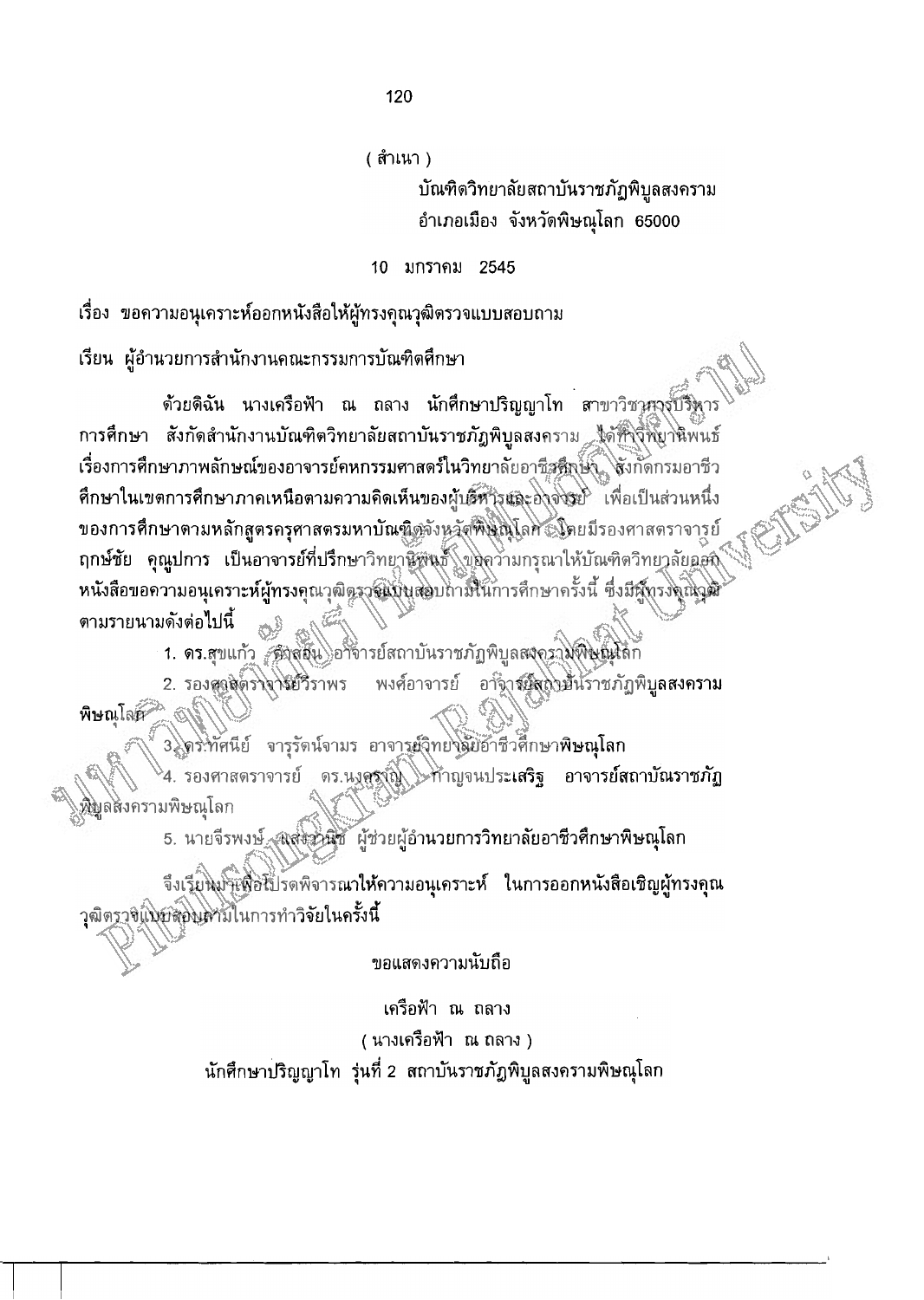ที่ศธ. 1515.02/059

สำนักงานคณะกรรมการบัณฑิตศึกษา สถาบันราชภัฏพิบูลสงคราม อำเภอเมือง จังหวัดพิษณุโลก 65000

12 มกราคม 2545

ขอความอนุเคราะห์แก้ไขเครื่องมือที่ใช้ในการศึกษา ้เรื่อง

เรียน

สิ่งที่ส่งมาตัวย 1. คำชี้แจงประกอบการพิจารณาแบบสอบถาม

่ 2. เครื่องมือที่ใช้ในการเก็บข้อมูล

ด้วย นางเครือฟ้า ณ ถลาง นักศึกษาปริญญาโท หลักสูตรครุศาสตรมหาบัณฑิต สาขาการบริหารการศึกษาภาคพิเศษ สถาบันราชฏัฏผู้พิมูลสงครามพิษณุโลก ได้ทำวิทยานิพินธุ์ เรื่องการศึกษาภาพลักษณ์ของอาจารย์คหกรรมิศาสตร์ให้รับยาลัยอาชีวศึกษา สังกัดก็รมอิจซิง ุ ศึกษาในเขตการศึกษาภาคเหนือตามคว้ามุคิตให้นของผู้บริหารและอาจารย์ เพื่อเป็นสุ่รินหนึ่ง ของการศึกษาตามหลักสูตร์ที่รุศาสตรมหาบัณฑิตโดยมี รองศาสตราจารย์ถูกอัฐ์อิริ ้คุณูปการ เป็นอาจารย์ที่ปรึกษาวิชยิงนี้พมธ์

2 ในการศึกษาเรื่องนี้ สำนักงานคณะกรรมการหักเพิ่งเดิกษา พิจารณาเห็นว่าท่าน เป็นผู้มีควร์มิฐั (ความเชี่ยวชาญในเรื่องนี้เป็นอย่างดี (จึงใคร์ข้อเรียนเชิญท่านเป็นผู้ทรงคุณวุฒิ นิจรรณาครวชิ้นก้ไขเครื่องมือที่ใช้ในการศึกษ์จัดงินนบมา พร้อมนี้สำนักงานคณะกรรมการ งัณฑิตศึกษาสถาบันราชภัฏพิบูลสงครามพิษณุโลก หวังเป็นอย่างยิ่งว่าคงจะได้รับความ  $^\circ$ อันุเคราะห์จากท่านด้วยดี และชอัขอบัคณอย่างยิ่งมา ณ โอกาสนี้

จึงเรียนมาเพื่อโปรดให้ความอนุเคราะห์

ขอแสดงความนับถือ

อำนวยพร สุนทรสมัย ( ผู้ช่วยศาสตราจารย์ ดร.อำนวยพร สุนทรสมัย ) ผู้อำนวยการสำนักงานคณะกรรมการบัณฑิตศึกษา

ลำนักงานคณะกรรมการบัณฑิตศึกษา Ins. 055-258584 #0 729, 241711 โทรตาร 055 = 241711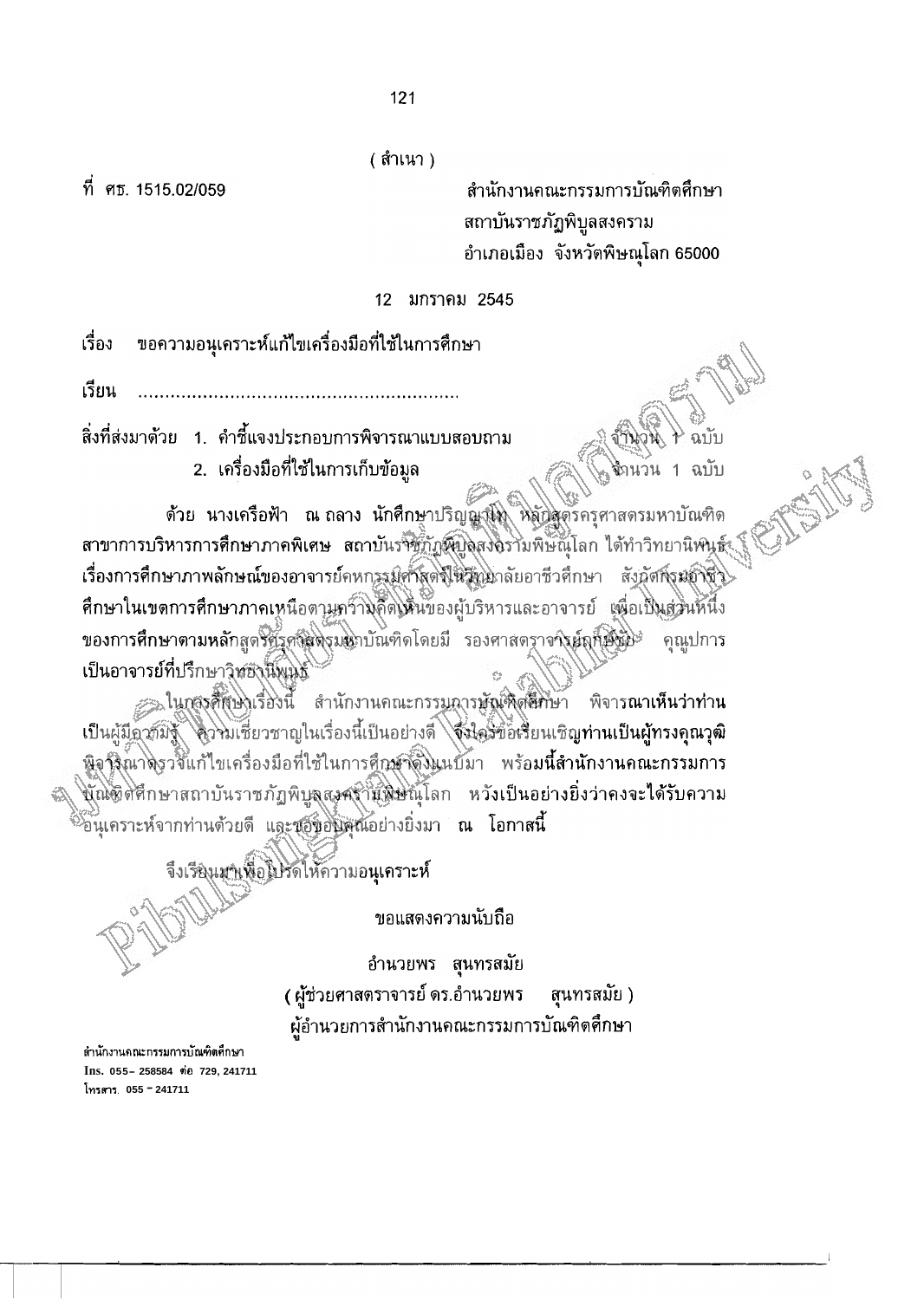บัณฑิตวิทยาลัยสถาบันราชภัฏพิบูลสงคราม อำเภอเมือง จังหวัดพิษณุโลก 65000

ี ธันวาคม 2545 23

เรื่อง ขอความอนุเคราะห์ออกหนังสือขออนุญาตเก็บข้อมูลเพื่อการวิจัย

เรียน ผู้อำนวยการสำนักงานคณะกรรมการบัณฑิตศึกษา

ณ ถลาง นักศึกษาปริญญาโท สถข้าจุ๊ชงการบริหาร ด้วยดิฉัน นางเครือฟ้า การศึกษา สังกัดสำนักงานบัณฑิตวิทยาลัย สถาบันราชภัฏพิบูลสะคราม ใต้ทำวิทยานิพนธ์ เรื่องการศึกษาภาพลักษณ์ของอาจารย์คหกรรมศาสดร์ในอีทยาลัยอ\ซึ่งตึกษา สังกัดกรมอาชีว ุ ศึกษาในเขตการศึกษาภาคเหนือตามความคิดเห็นของผู้บริหางและองจารย์ เพื่อเป็นส่วนหนึ่ง ของการศึกษาดามหลักสูตรครุศาสตรมหาบัณฑิตจังหวัดพิษณุโลก โดยมีรองศาสตราจุสุรัย ถุกษ์ชัย คุณูปการ เป็นอาจารย์ที่ปรึกษาอิทย์จูนิพนธ์ ชื่อความกรุณาให้บัณฑิตจิทยงสั้นออก หนังสือขออนุญาตเก็บข้อมูลเพื่อคูาร์จิ้จัยในงารศึกษาครั้งนี้ต่ออธิบดีกรุมอาชีวุสิกษา

จึงเรียนมารพัสโปรุดิพิจารณาให้ความอนุเคราะห์ ในการออกหนังสือขออนุญาต เก็บข้อมูลเพื่อการวิจัยโนครั้งนี้

ขอโสดงความนับถือ

เครือฟ้า ณ ถลาง

( นางเครือฟ้า ณ ถลาง )

\_\_<br>กษาปริญญาโท รุ่นที่ 2 สถาบันราชภัฏพิบูลสงครามพิษณุโลก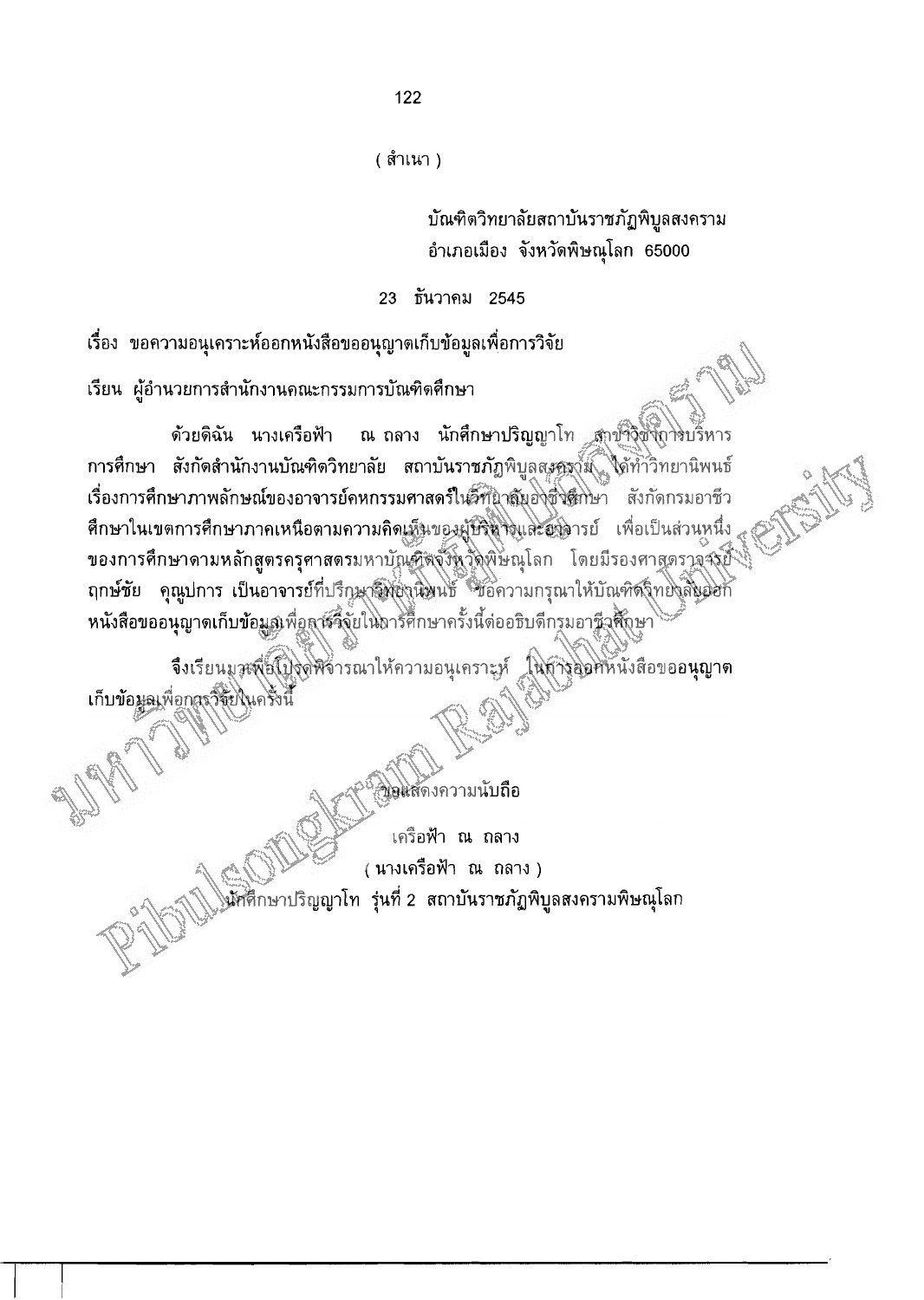ที่ ศธ.1515.02 / ว 048

สถาบันราชภัฏพิบูลสงคราม อำเภอเมือง จังหวัดพิษณุโลก 65000

ี ธันวาคม 2545 25

เรื่อง ขอความอนุเคราะห์ในการเก็บข้อมูล

เรียน อธิบดีกรมอาชีวศึกษา

ด้วย นางเครือฟ้า ณ ถลาง นักศึกษาระดับบัณฑิตศึกษา หลักสูตรครศาสตร-ึมหาบัณฑิต สาขาบริหารการศึกษา รุ่นที่ 2 กำลังดำเนินการทำวิทยานิพันธุ์ ∖เรื่องการศึกษา ภาพลักษณ์ของอาจารย์คหกรรมศาสตร์ในวิทยาลัยอาชีวศึกษา สิ่งกัดอรมอาชีวศึกษาในเขต กา**รศึกษาภาคเหนือตามความคิดเห็นของผู้บริห**ารและอาจ<sup>ุ</sup>ริษั \พื่อเป็นส่วนหนึ่งของการศึกษา ดามหลักสูตรครุศาสตรมหาบัณฑิต จังหวัดพิษณ์โลกั โดยใช้แบบทดสอบเพื่อให้การดำเนิน การดังกล่าวดำเนินไปด้วยความเรียบร้อยและสมบูรณ์<sup>อา</sup>สำนักงานกรรมการบัญฑิตศึกษา สถาบันราชภัฏพิบูลสงคราม จังหวัดพิษณุโลก ใคร่ขอความอนุเคราะห์จูลก์ท่านอินุญาตให้ นักศึกษาผู้นี้เก็บข้อมูลด้วย

จึงเรียนมาโพื่อโปรด์พิจารณาให้ความอนุเคราะห์แล้ะขอขอบัพระคุณมา **ณ โอกาสนี้** 

้อำนวยพร สุนทรสมัย วิชัศาสตราจารย์ ดร.อำนวยพร สุนทรสมัย) ผู้อำนวยการสำนักงานคณะกรรมการบัณฑิดศึกษา

ขัญแสด็งความนับถือ

สำนักงานคณะกรรมการบัณฑิดศึกษา โทร. 055 – 258584 ต่อ 729.241711 โทรสาร. 055 – 241711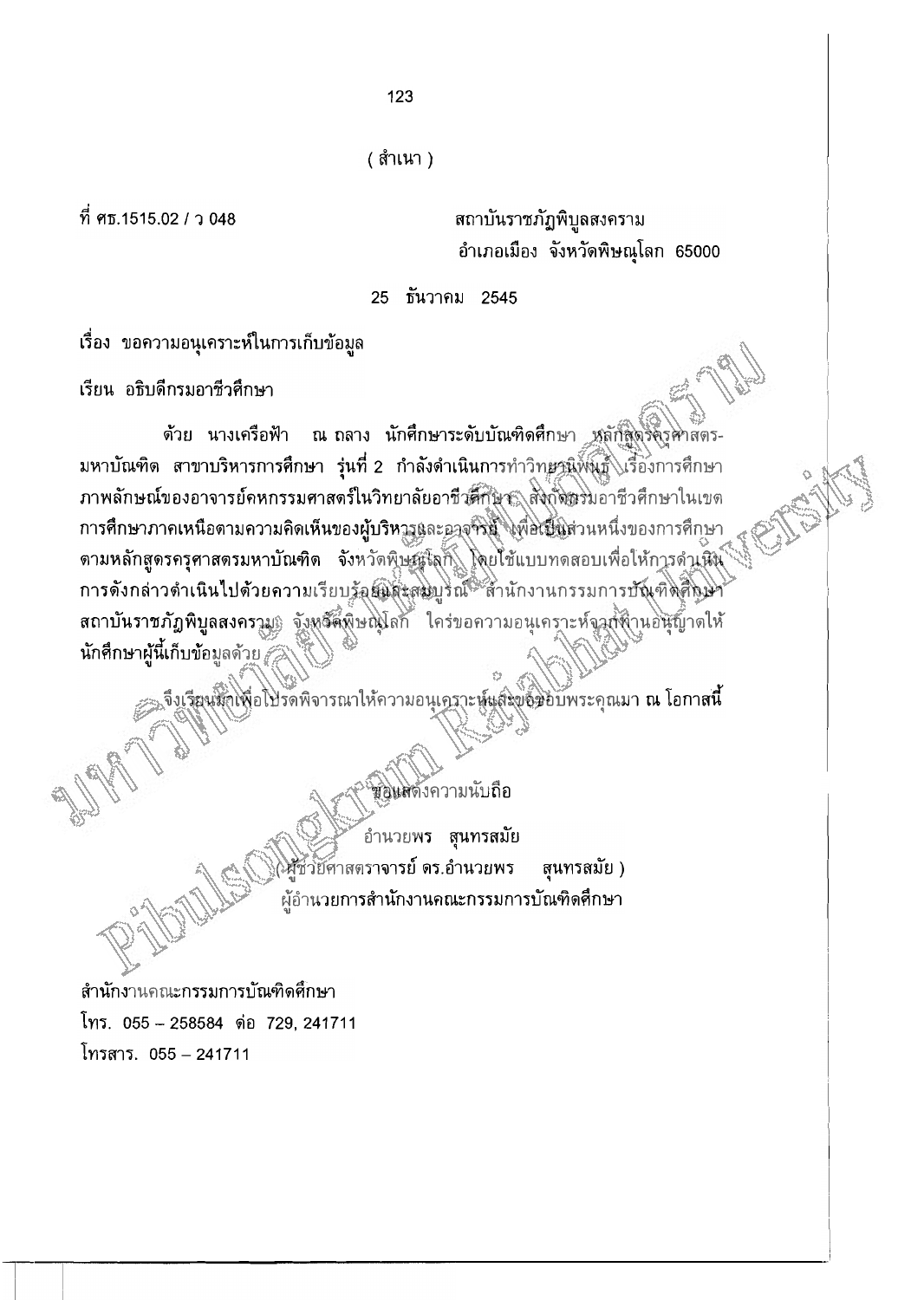#### 124

#### ( สำเนา )

**4** WE. 0911 1170

กรมอาชีวศึกษา ns:nsasinwi%nis nwu. 10300

จำน*า*นใ

15 มกราคม 2546

เรื่อง อนุญาตให้เก็บข้อมูล

ผู้อำนวยการสำนักงานคณะกรรมการบัณฑิตศึกษา เรียน

้อ้างถึง หนังสือสถาบันราชภัฏพิบูลสงคราม ที่ ศธ.1515.02/ว 084 ลงวันที่ 25 ธันวาคม 2545

์สิ่งที่ส่งมาด้วย 1. แบบสอบถามเพื่อการวิจัย

ีตามหนังสืออ้างถึงแจ้งว่า นางเครือฟ้า ณ ถลาง นักศึกษาระพับบัณฑิตศึกษา หลักสูตรครุศาสตรมหาบัณฑิต สาขาการบริหารการศึกษา รันที่ & สิถาโน้นราชภัฏพิบูลสงคราม มีความประสงค์จะเก็บข้อมูลในสถานศึกษาสังกัดกรมอาชีวศึกษาร่วม 8) แห่ง ้เพื่อทำวิทยา <code>ศาสตร์ในวิทยาลัยอาชีวศึกษา สั</mark>งกัดกรมสาชี้สุดีสมาในเขิดการศึกษาภาคเหนือส่งมคงามอิส</code> +ห็นของผู้บริหารและอาจารุย์*ฐ รา*มส์ะเอียดทราบแล้วนั้น

nsมอาชีวศึกษา ฟังส์รณาใช้วอนุญาดให้ นางเครือฟัก ณ\สัดงับ ตำเนินการเก็บ  $\,$ รวบรวมข้อมูลเพื่อทำลูงิพัยานิพนิธ์ ในสถานศึกษาสังกัดกรมอาชีวส์ทหฺ�� จ้านวน 8 แห่ง ดาม รายชื่อที่<del>นั่น</del>ปี ได้ \ \

อนึ่ง นบบสอบถามที่กรมอาชีวอนุญาตให้ให้เคียข้อมูล จะมี**ดราประทับและลายมือ** ซื่อ<sub>ี</sub>กัญที่มุ่มบนด้านขวาของทุกแผ่น เพื่อเป็นดินินบับในการเก็บ**ข้อมูลต่อไป** 

จึงเรียนมาเพื่อโปรดสรัฐบิ้งและกรุณาส่งผลงานการทำวิทยานิพนธ์ให้กรมอาชีว คึกษาทราบในโอกาสต่อไปสู่ชิ้น จัก๊ขอบคุณยิ่ง

ขอแสดงความนับถือ

nqwriid gyuws ( นางสาวกฤษณีย์ อุทุมพร ) ์ศึกษานิเทศก์ 8 รักษาการในดำแหน่งหัวหน้าหน่วยศึกษานิเทศก์ ปฏิบัติการแทน อธิบดีกรมอาชีวศึกษา

~iauGnwiiirn~n" Ins. 0-2281-5555 do 1802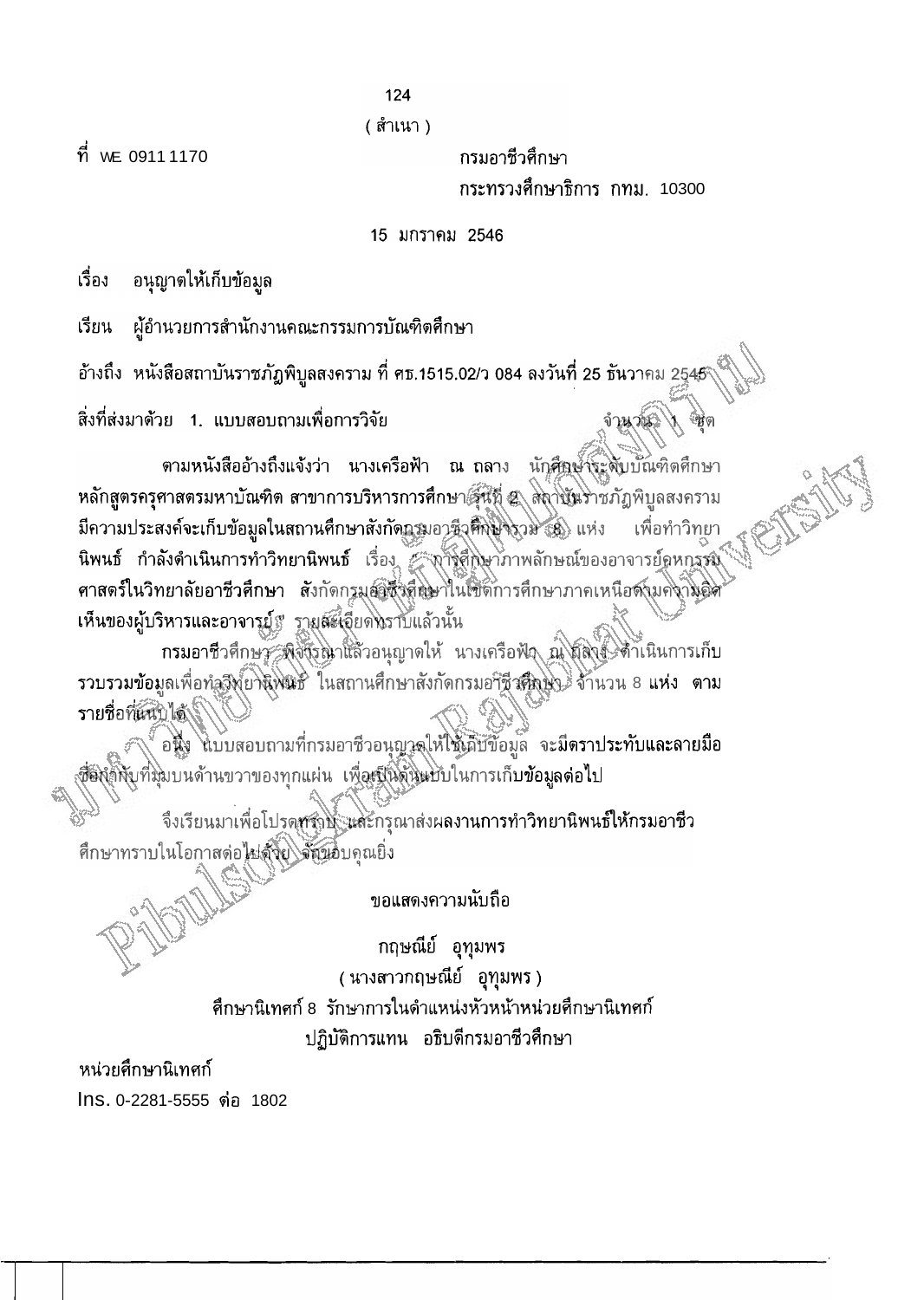### สำนักงานคณะกรรมการบัณฑิตศึกษา สถาบันราชภัฏพิบูลสงคราม อำเภอเมือง จังหวัดพิษณุโลก 65000

20 มกราคม 2546

เรื่อง ขอความอนุเคราะห์ตอบแบบสอบถาม

ผู้อำนวยการวิทยาลัยอาชีวศึกษา........ เรียน

สิ่งที่ส่งมาด้วย แบบสอบถามเพื่อการวิจัย

ด้วยข้าพเจ้า นางเครือฟ้า ณ ถลาง นักสู้คนฟังไริโนญิมุโท หลักสูตรครุศาสตร มหาบัณฑิต สาขาการบริหารการศึกษา ภาคพีเดิษ สถิ่งบันราชภัฏพีบูลสงครามพิษณุโลกใต้จ ทำวิทยานิพนธ์ เรื่องการศึกษาภาพลักษณ์มอังจารย์ที่ผู้ครรมศาสตร์ในวิทยาลัยอาชีวส์กันบิ สังกัดกรมอาชีวศึกษาในเขตุการศึกษาที่าโจเหนือตามความคิดเห็นของผู้บริหารและอาจารย์ เพื่อเป็นส่วนหนึ่งของการศึกษาตะมิพลัสสูตรครุศาสตรมหาบัณฑิต โดยมี ริยิงศาสตราจารย์ คุณูปการ เป็นสาจาริย์ที่ปรึกษาวิทยานิพนธ์ ฤกษ์ชัย

2 ในกรรมี ไดร่ขอความอนุเคราะห์จากท่าน โปร์ตู้มีอิบัหมายให้อาจารย์ภายใน วิทยาลัยของพิจนต์อุษแบบสอบถาม จำนวน ..... ชุด

∖อนี้งการตอบแบบสอบถามครั้งนี้ สะใ้ม่มีผลกระทบต่อตัวท่านและวิทยาลัยของท่าน ให้อย่างไดเพราะมิได้ให้ท่านระบุชื่อ และผลิมฮงการศึกษามิได้พิจารณาเป็นรายบุคคลหรือราย ี้วิ๊ทยาลัย แต่จะสรุปเป็นภาพรสุมเพื่อนำไปเป็นข้อมูลในการพัฒนาการศึกษาของกรมอาชีว ศึกษาต่อไป

งี้ยินมิวเพื่อโปรดให้ความอนุเคราะห์และขอขอบพระคุณอย่างสูงมา ณ โอกาสนี้

ขอแสตงความนับถือ

้เครือฟ้า ณ…ถลาง ( นางเครือฟ้า ณ ถลาง ) นักศึกษาปริญญาโท เอกบริหารการศึกษา สถาบันราชภัฏพิบูลสงครามพิษณุโลก

125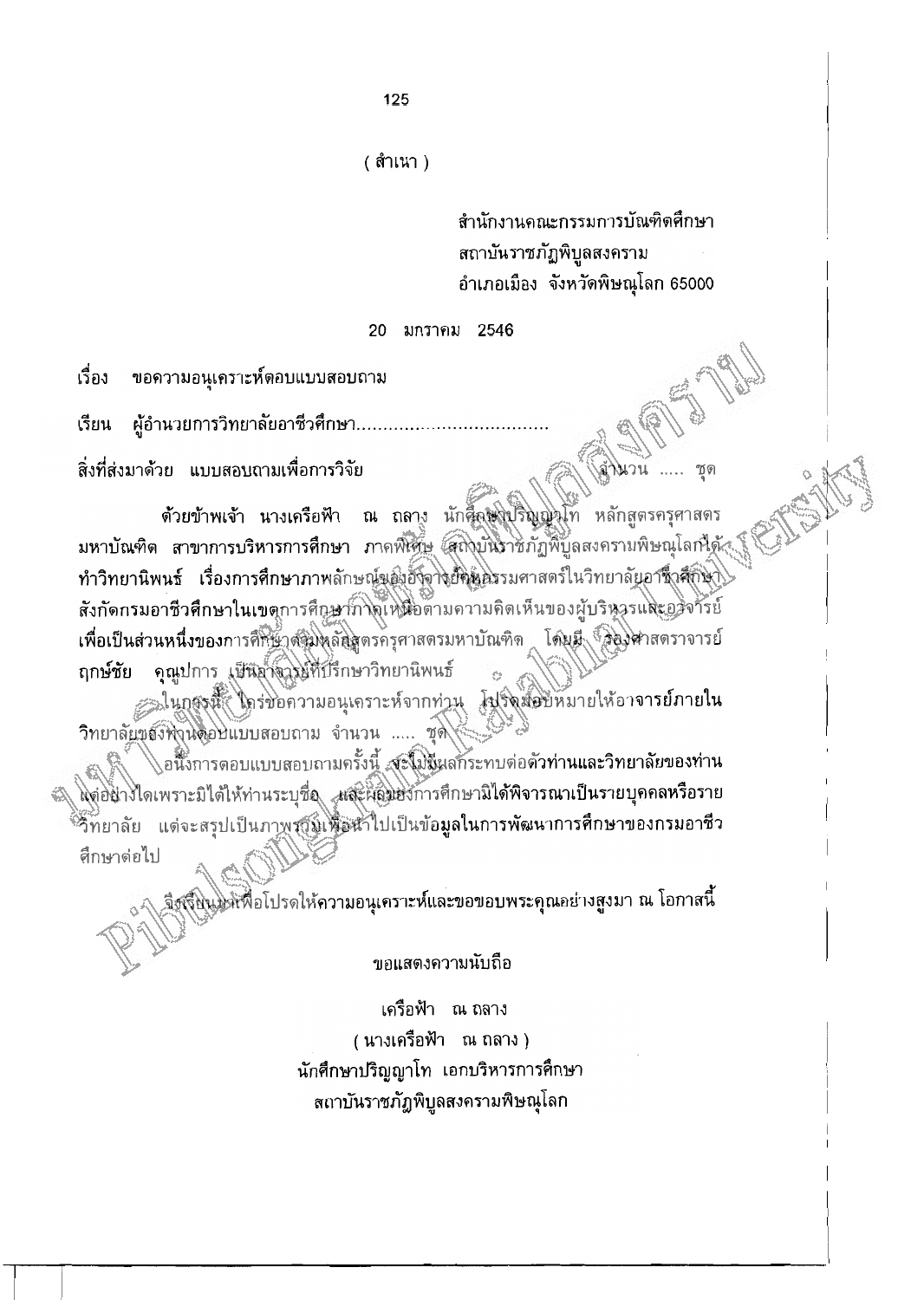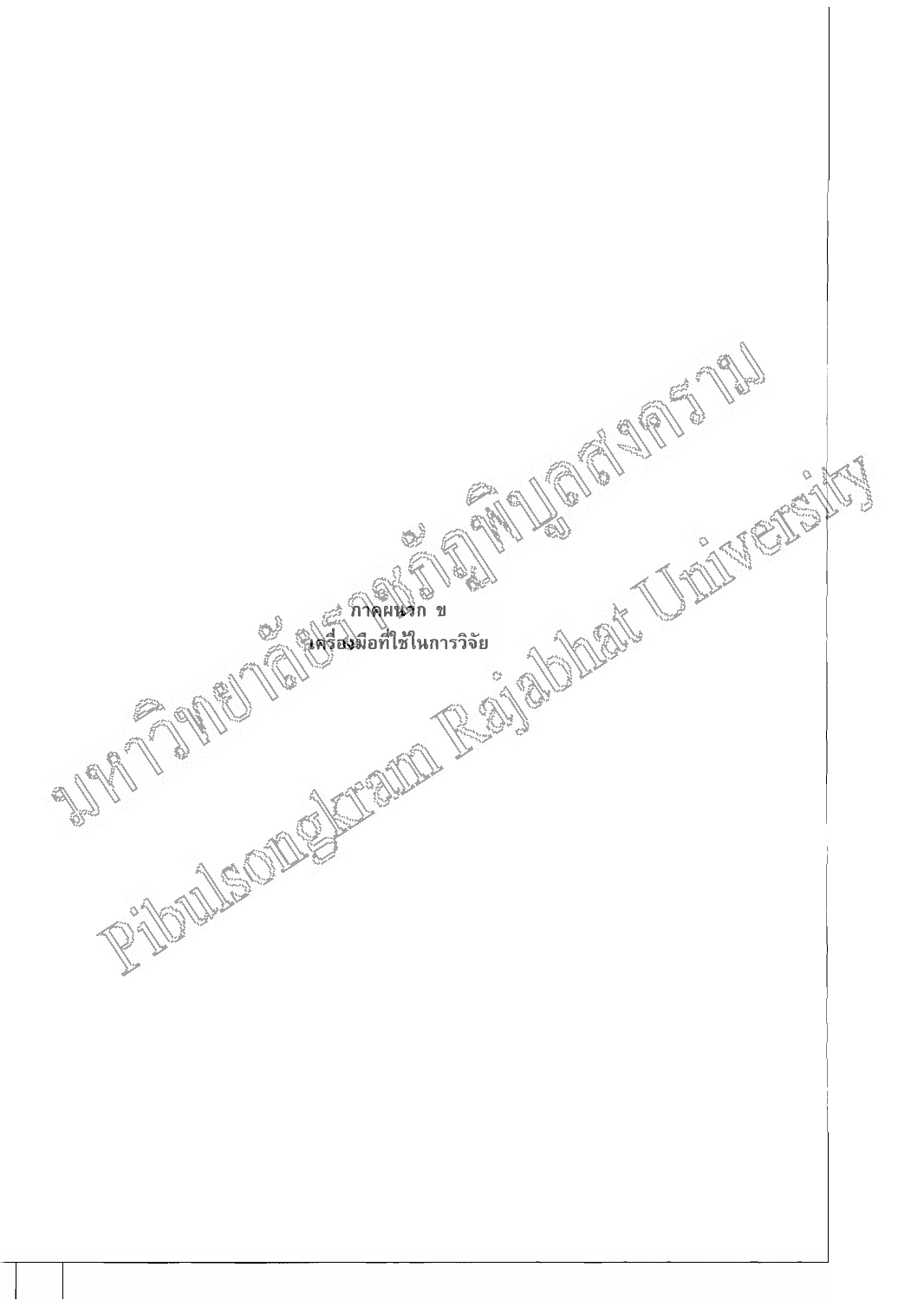แบบสอบถามเพื่อการวิจัย

(ชุดที่ ........)

**CALLAND** 

เรื่อง การศึกษาภาพลักษณ์ของอาจารย์คหกรรมศาสตร์ในวิทยาลัยอาชีวศึกษา สังกัดกรมอาชีวศึกษาในเขตการศึกษาภาคเหนือตามความคิดเห็นของผู้บริหารและอาจารย์

# คำชี้แจง

แบบสอบถามฉบับนี้ด้องการทราบความคิดเห็นของผู้บริหารและคาจารย์ ที่มีต่อ ภาพลักษณ์ของอาจารย์คหกรรมศาสตร์ ในฐานะที่ท่านเป็นผู้บริหาร์หรืออาจารย์คนหนึ่งใน วิทยาลัยแห่งนี้ ขอให้ท่านตอบตามความคิดเห็นและข้อเท็จจริงมากที่สุด

แบบสอบถามมี 2 ตอน คือ

ตอนที่ 1 ข้อมูลส่วนด้วของผู้สองแบ่มูลอบสัม

ตอนที่ 2 ความคิดเห็นเกี่ยวกับภาพลักษณ์ของอาจารย์คหกรรมศาสตร์ ะหันแบบ มาตราส่วนประมาณค่า (Rating Scale) จำนวน 40 ข้อ

ดอนที่สั่วข้อมูลสิ่งนี้ตัวของผู้ตอบแบบสอบถาม คริชี้แจง โปรดเลือกตอบโดยเขียนเครื่องหมาย ้ลงใน ( ) ซึ่งตรงกับความ .กี่ยัวกับตัวท่าน

1. ตำแหน่ง

् ในบิริหรั่ว (ผู้อำนวยการ ผู้ช่วย หัวหน้าคณะ และหัวหน้าแผนก) อาจารย์ (ยกเว้น อาจารย์คหกรรมศาสตร์)

์ฒิทางการ**ศึกษา** 

- ) ปริญญาตรีหรือต่ำกว่า
- ) สูงกว่าปริญญาตรี
- 3. ประสบการณ์ในการทำงาน
	- ( ) น้อยกว่า 11 ปี
	- ( ) ตั้งแต่ 11 ปีขึ้นไป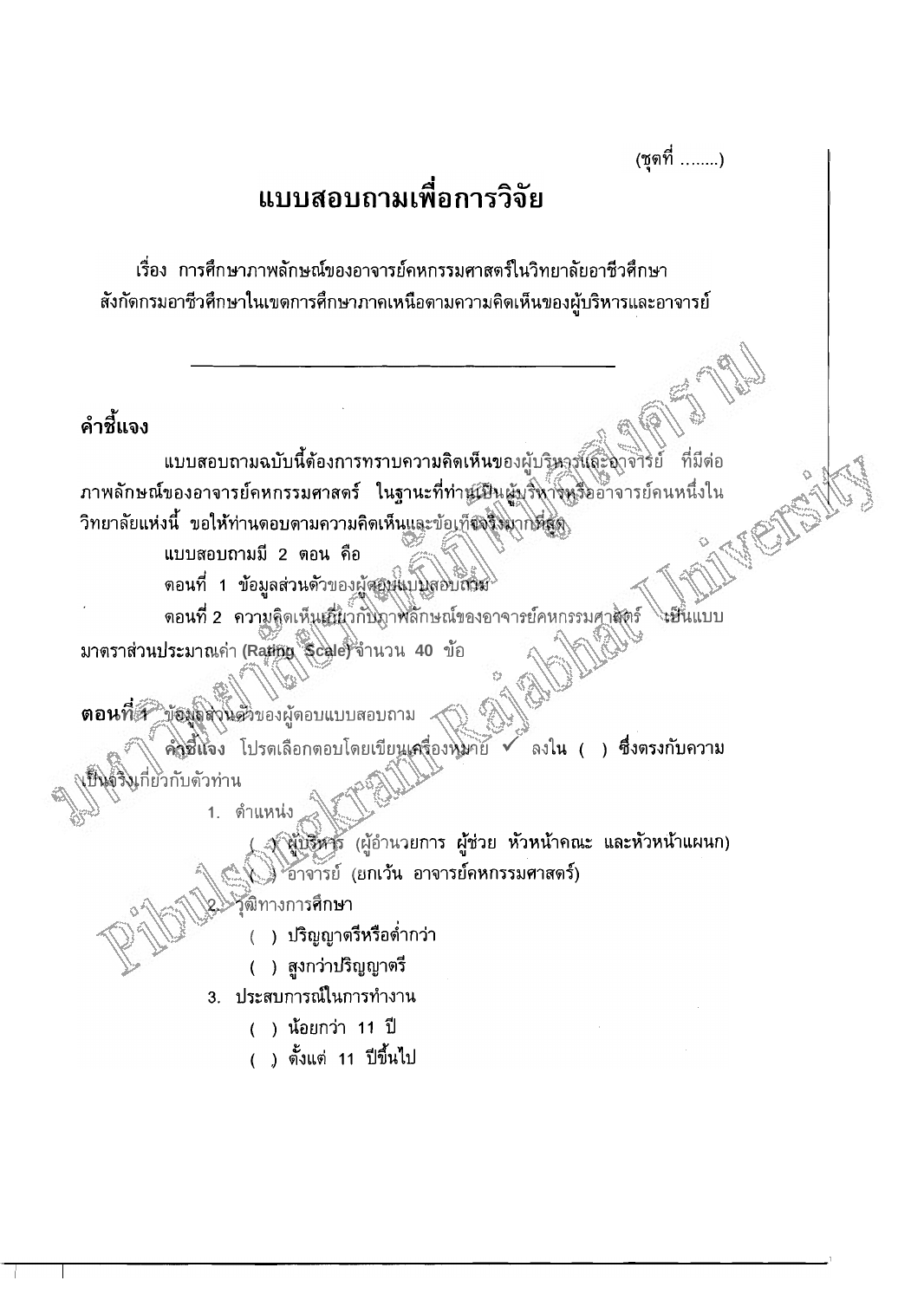# ี **ตอนที่ 2** ความคิดเห็นของผู้บริหารและอาจารย์เกี่ยวกับภาพลักษณ์ของอาจารย์ คหกรรมศาสตร์

์ คำชี้แจง โปรดอ่านข้อความแสดงภาพลักษณ์โดยรวมของอาจารย์คหกรรมศาสาดร์ ี และกรุณาเลือกดอบโดยขีดเครื่องหมาย ✔ ลงในช่องที่ดรงกับความคิดเห็นของท่านเพียง ข้อละ 1 คำตอบ ดังตัวอย่างด่อไปนี้

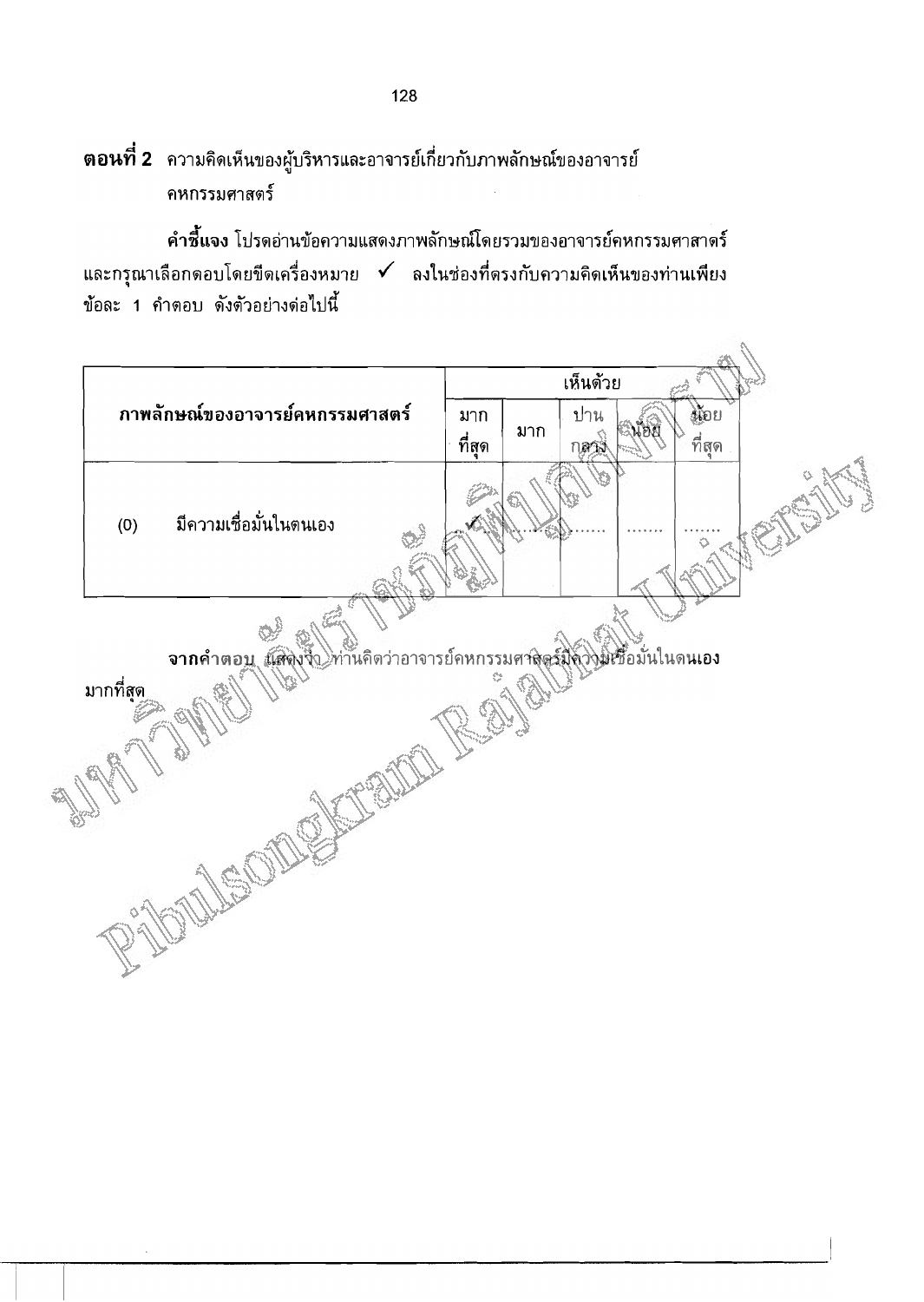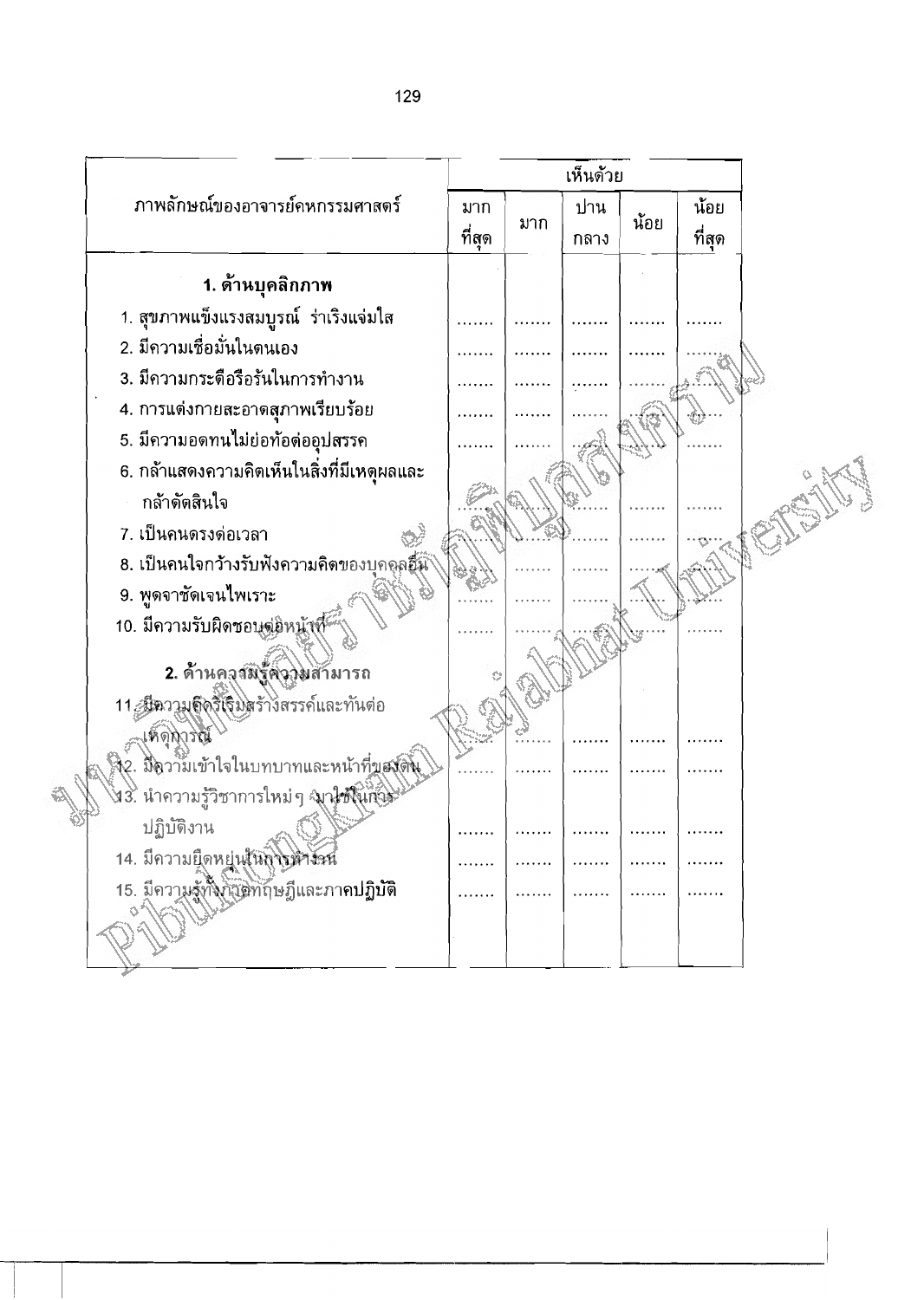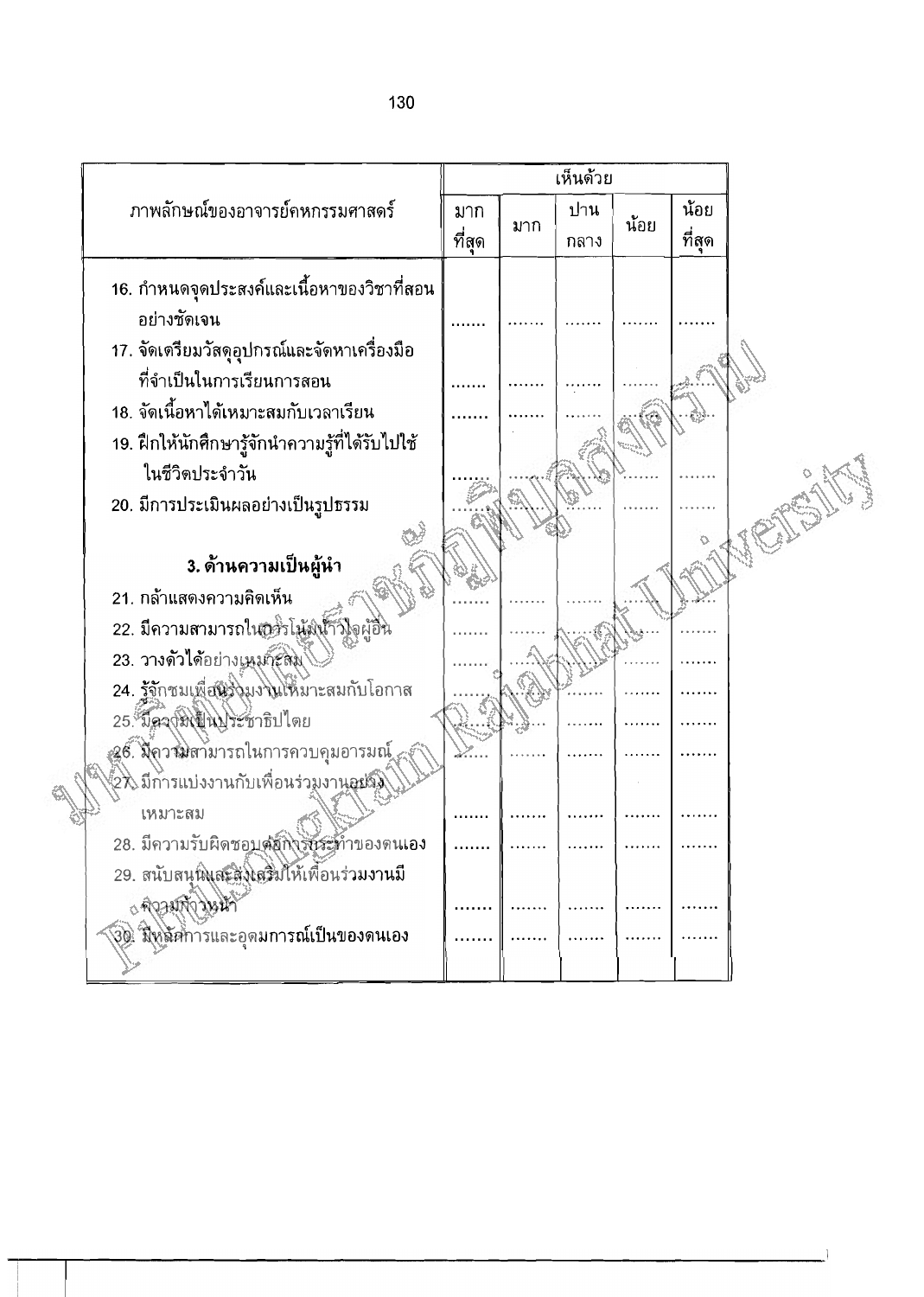|                                       |                                    |                            | เห็นด้วย    |      |                |  |
|---------------------------------------|------------------------------------|----------------------------|-------------|------|----------------|--|
| ภาพลักษณ์ของอาจารย์คหกรรมศาสตร์       | มาก<br>ที่สุด                      | มาก                        | ปาน<br>กลาง | น้อย | น้อย<br>ที่สุด |  |
| 4. ด้านการครองตน                      |                                    |                            |             |      |                |  |
| 31. ความประพฤติเหมาะสมกับบทบาทหน้าที่ |                                    |                            |             |      |                |  |
| 32. ศึกษาหาความรู้เพิ่มเติมอยู่เสมอ   |                                    |                            |             |      |                |  |
| 33. มีฐานะทางเศรษฐกิจมั่นคง           |                                    |                            |             |      |                |  |
| 34. รู้จักแยกปัญหาส่วนตัวออกจากงาน    |                                    |                            |             |      |                |  |
| 35. ชีวิตครอบครัวอบอุ่นราบรื่น        |                                    |                            |             |      |                |  |
| 36. ดำเนินชีวิดอยู่ในกรอบของกฎหมาย    |                                    |                            |             |      |                |  |
| 37. มีสติปัญญาปฏิภาณใหวพริบดี         |                                    |                            |             |      |                |  |
| 38. สุภาพอ่อนโยน                      |                                    |                            |             |      |                |  |
| 39. เป็นบุคคลที่มีประสิทธิภาพ         |                                    |                            |             |      |                |  |
| 40. มีความสุขุมเยือกเย็น              |                                    |                            |             |      |                |  |
|                                       |                                    |                            |             |      |                |  |
| ผู้บริหารและอาจารย์ทุกทั่วมี<br>ะัคณ  |                                    | หึ้ให้อวามกรุณาในการดอบแบบ |             |      |                |  |
| สอบกามในครั้ง                         |                                    |                            |             |      |                |  |
| JULE                                  |                                    | (นางเครือฟ้า               | ณ ถลาง)     |      |                |  |
|                                       | นักศึกษาปริญญาโท เอกบริหารการศึกษา |                            |             |      |                |  |
|                                       | สถาบันราชภัฏพิบูลสงคราม พิษณุโลก   |                            |             |      |                |  |

倒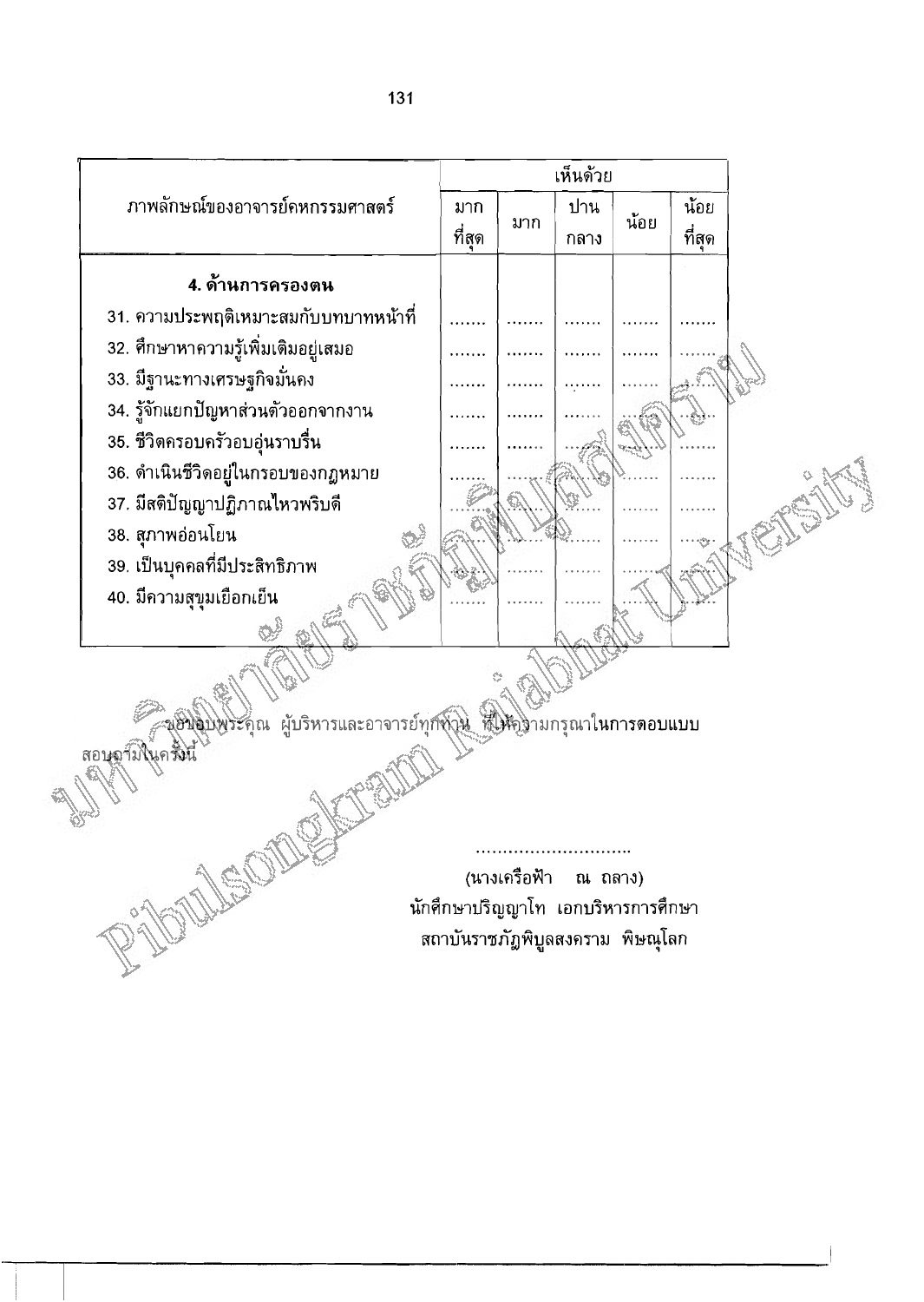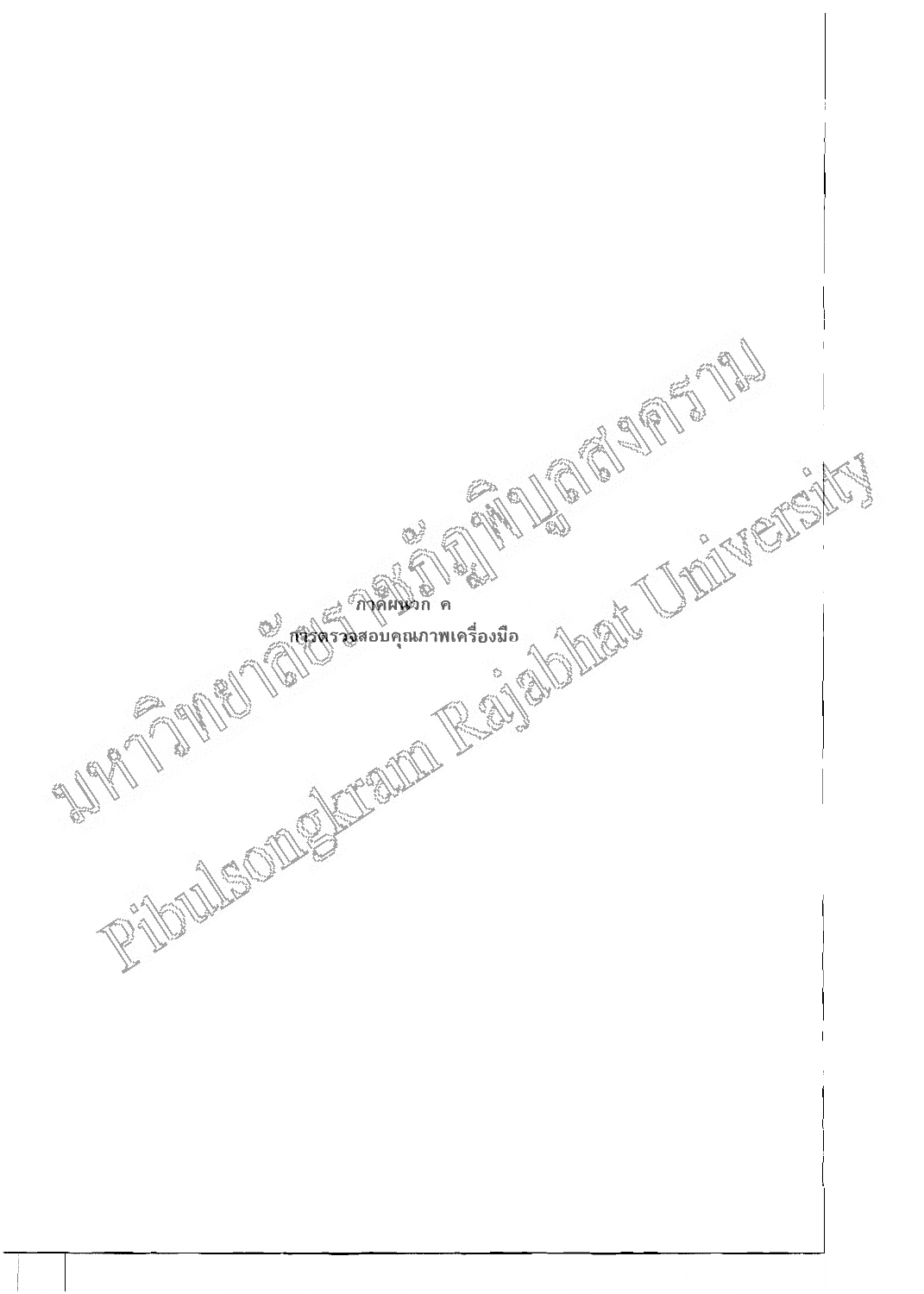ตาราง 28 ผลการหาค่าดัชนีความสอดคล้องจากการพิจารณาของผู้ทรงคุณวุฒิ

|   |                         |               | คะแนนความคิดเห็นของผู้ทรงคุณวุฒิ |                              |             |                  | รวม                     | ค่าเฉลี่ย    |               |  |  |
|---|-------------------------|---------------|----------------------------------|------------------------------|-------------|------------------|-------------------------|--------------|---------------|--|--|
|   | ข้อที่                  | ึกนที่ 1      | ุคนที่ 2                         | คนที่ 3                      | ุคนที่ 4    | ุคนที่ 5         | คะแนน                   | (IOC)        | สรุปผล        |  |  |
|   | $1+$                    | $+1$          | $\mathbf 0$                      | $+1$                         | $+1$        | $+1$             | $\overline{\mathbf{4}}$ | 0.8          | ใช้ได้        |  |  |
|   | $\overline{2}$          | $+1$          | $+1$                             | $+1$                         | $+1$        | $+1$             | 5                       | 1            | ใช้ได้        |  |  |
|   | 3                       | $+1$          | $+1$                             | $+1$                         | $+1$        | $+1$             | 5                       | $\mathbf 1$  | ใช้ได้        |  |  |
|   | $\overline{\mathbf{4}}$ | $+1$          | $+1$                             | $+1$                         | $+1$        | $+1$             | 5                       | 1            | ln            |  |  |
|   | $\overline{5}$          | $+1$          | $+1$                             | $+1$                         | $+1$        | $+1$             | 5                       |              | $\frac{1}{2}$ |  |  |
|   | $\boldsymbol{6}$        | $+1$          | $+1$                             | $+1$                         | $\mathbf 0$ | $+1$             | $\overline{4}$          | 0.8          | ไซ้ได้        |  |  |
|   | $\overline{7}$          | $\pmb{0}$     | $+1$                             | $+1$                         | $+1$        | $+1$             | T                       | $8^{90}$     | ใช้ได้        |  |  |
|   | $\bf 8$                 | $+1$          | $+1$                             | $+1$                         | $+1$        | $\sum_{i=1}^{n}$ | Ø,                      | 1            | ใช้ได้        |  |  |
|   | $9\phantom{.}$          | $+1$          | $+1$                             | $+1$                         | $+1$        |                  | 致                       | $\mathbf{1}$ | ใช้ได้        |  |  |
|   | 10 <sub>1</sub>         | $+1$          | $+1$                             | $+1$                         | 乐作          | 彩                | 5                       | $\mathbf 1$  | ใช้ได้        |  |  |
|   | 11                      | $+1$          | $\mathbf 0$                      |                              |             | $+1$             | $\overline{4}$          | 9.8          | โซได้         |  |  |
|   | 12                      | $+1$          | $+12^{3}$                        | 当時                           | $+1$        | $+1$             | 5 <sub>k</sub>          |              | ใช้ได้        |  |  |
|   | 13                      | $+1$          |                                  | $\overset{\rightarrow}{*}$ 1 | $+1$        | $+1$             | \$                      | 1            | ใช้ได้        |  |  |
|   | 14                      | $+16$         |                                  | $+1$                         | $+1$        | ÷.               | 5                       | $\mathbf{1}$ | ใช้ได้        |  |  |
|   | 15 <sub>1</sub>         | $\frac{1}{2}$ | $+1$                             | $+1$                         | $+1$        | 951              | 5                       | $\mathbf 1$  | ใช้ได้        |  |  |
|   | 愿                       | 科             | $+1$                             | $+1$                         |             | $\frac{1}{1}$    | $\overline{5}$          | 1            | ใช้ได้        |  |  |
| ♦ | $\mathbb{X}$            | $+1$          | $+1$                             | $+1$                         |             | $\mathbf 0$      | $\overline{\mathbf{4}}$ | 0.8          | ใช้ได้        |  |  |
|   | 18                      | $+1$          | $+1$                             |                              | $+1$        | $+1$             | 5 <sub>1</sub>          | 1            | ใช้ได้        |  |  |
|   | 19                      | $+1$          |                                  | أحوت                         | $+1$        | $+1$             | 5                       | 1            | ใช้ได้        |  |  |
|   | 20                      | $+1$          |                                  | $+1$                         | $+1$        | $+1$             | 5                       | $\mathbf 1$  | ใช้ได้        |  |  |
|   | ♦<br>21                 |               | $+1$                             | $+1$                         | $+1$        | $+1$             | 5                       | $1 -$        | ใช้ได้        |  |  |
|   | 22 <sup>6</sup>         | $+1$          | $+1$                             | $+1$                         | $+1$        | $+1$             | $\overline{5}$          | $\mathbf{1}$ | ใช้ได้        |  |  |
|   | $23^{\circ}$            | $\mathbb O$   | $+1$                             | $+1$                         | $+1$        | $+1$             | $\overline{\mathbf{4}}$ | 0.8          | ใช้ได้        |  |  |
|   | 24                      | $+1$          | $+1$                             | $\mathbf{0}$                 | $+1$        | $+1$             | $\overline{\mathbf{4}}$ | 0.8          | ใช้ได้        |  |  |
|   | 25                      | $+1$          | $+1$                             | $+1$                         | $+1$        | $+1$             | $5\phantom{.}$          | $\mathbf{1}$ | ใช้ได้        |  |  |
|   | 26                      | $+1$          | $+1$                             | $+1$                         | $+1$        | $+1$             | 5                       | $\mathbf{1}$ | ใช้ได้        |  |  |
|   | 27                      | $+1$          | $+1$                             | $+1$                         | $+1$        | $+1$             | $\overline{5}$          | $\mathbf 1$  | ใช้ได้        |  |  |
|   |                         |               |                                  |                              |             |                  |                         |              |               |  |  |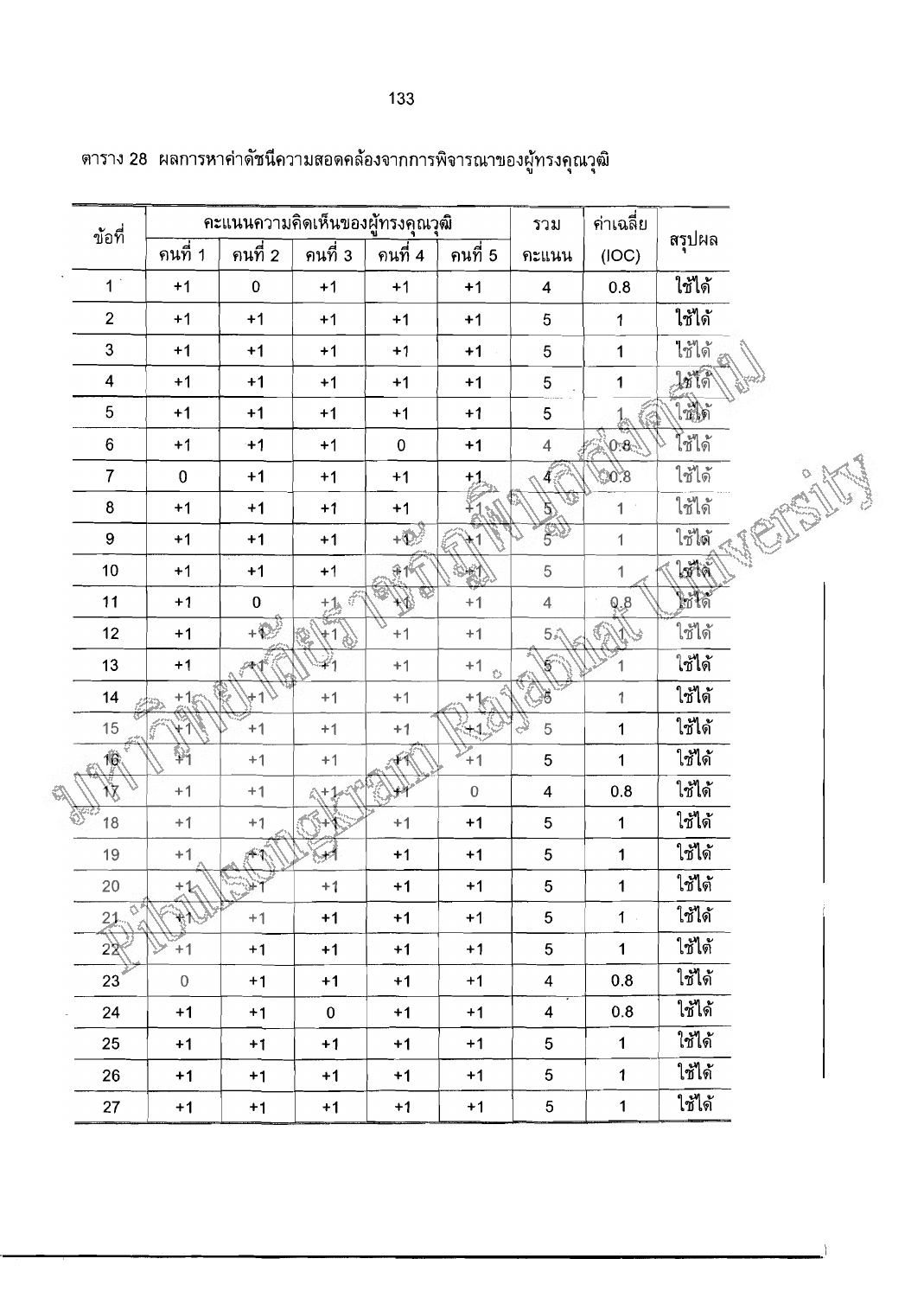|        |           | ้คะแนนความคิดเห็นของผู้ทรงคุณวุฒิ |           |             |                      | รวม                     | ค่าเฉลี่ย    |                |
|--------|-----------|-----------------------------------|-----------|-------------|----------------------|-------------------------|--------------|----------------|
| ข้อที่ | ึคนที่ 1  | ุคนที่ 2                          | ุคนที่ 3  | ึคนที่ 4    | คนที่ $\overline{5}$ | คะแนน                   | (IOC)        | สรุปผล         |
| 28     | $+1$      | $+1$                              | $+1$      | $+1$        | $+1$                 | $\mathfrak s$           | $\mathbf{1}$ | ใช้ได้         |
| 29     | $+1$      | $-1$                              | $+1$      | $+1$        | $+1$                 | $\overline{\mathbf{4}}$ | 0.8          | ใช้ได้         |
| 30     | $+1$      | $+1$                              | $\pmb{0}$ | $+1$        | $+1$                 | $\overline{\mathbf{4}}$ | 0.8          | ใช้ได้         |
| 31     | $+1$      | $+1$                              | $+1$      | $+1$        | $+1$                 | $\mathbf 5$             | $\mathbf{1}$ | ไซ้ได้         |
| 32     | $+1$      | $+1$                              | $+1$      | $+1$        | $+1$                 | 5                       | 1            | ไซ้ได้         |
| 33     | $\pmb{0}$ | $+1$                              | $+1$      | $+1$        | $+1$                 | $\overline{\mathbf{4}}$ | 0.8          | ใช้ได้         |
| 34     | $+1$      | $+1$                              | $+1$      | $+1$        | $\overline{0}$       |                         | 80           | ใช้ได้         |
| 35     | $+1$      | $\pmb{0}$                         | $+1$      | $+1$        |                      |                         | 0.8          | ใช้ได้         |
| 36     | $+1$      | $+1$                              | $+1$      | $+$ $\circ$ |                      | $5^{\circ}$             | $\mathbf{1}$ | ใช้ได้         |
| 37     | $+1$      | $+1$                              | $+1$      |             |                      | $\sqrt{5}$              | $\mathbf 1$  | $\mathbb{Z}^4$ |
| 38     | $+1$      | $+1$                              |           |             | $+1$                 | $\sqrt{5}$              |              |                |
| 39     | $+1$      | $+$ $\circ$                       |           | $+1$        | $+1$                 | $\overline{5}$          |              | ใช้ได้         |
| 40     | $+1$      |                                   |           | $+1$        | $+1$                 |                         |              | ใช้ได้         |
|        |           |                                   |           |             |                      |                         |              |                |
|        |           |                                   |           |             |                      |                         |              |                |
|        |           |                                   |           |             |                      |                         |              |                |
|        |           |                                   |           |             |                      |                         |              |                |

ิตาราง 28 (ต่อ) ผลการหาค่าดัชนีความสอดคล้องจากการพิจารณาของผู้ทรงคุณวุฒิ

134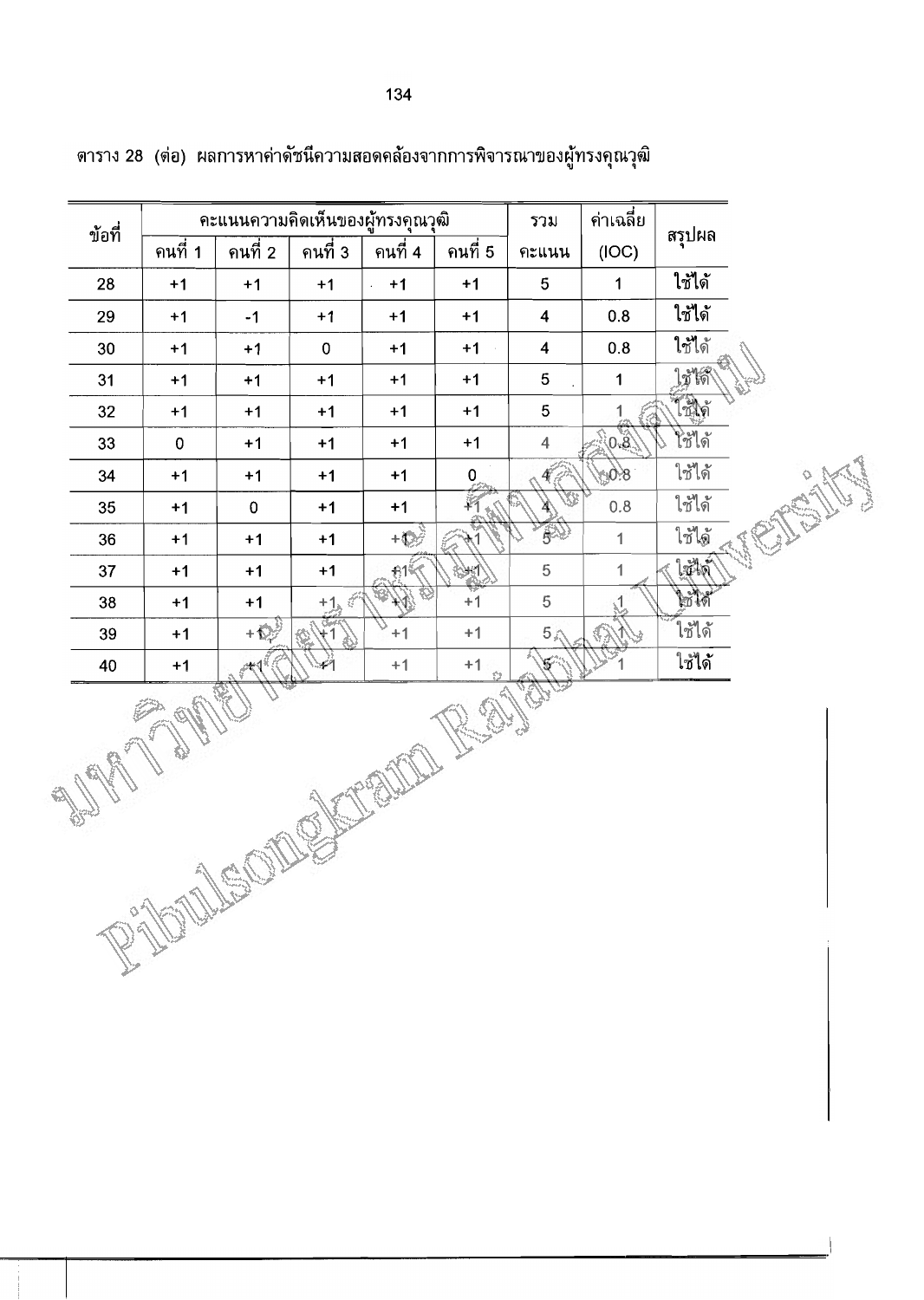|                 | Scale    | Scale    | Corrected   |                  | Alpha              |  |
|-----------------|----------|----------|-------------|------------------|--------------------|--|
|                 | Mean     | Variance | Item        | Squared          | if Item            |  |
|                 | if Item  | if Item  | Total       | Multiple         | Deleted            |  |
|                 | Deleted  | Deleted  | Correlation | Correlation      |                    |  |
| V <sub>1</sub>  | 148.3500 | 304.7974 | .5148       |                  | .9642              |  |
| V <sub>2</sub>  | 148.4500 | 302.8692 | .5308       |                  | .9642              |  |
| V3              | 148.6750 | 300.4814 | .6184       |                  | 9638               |  |
| V <sub>4</sub>  | 147.8250 | 309.1737 | .4040       |                  | 9646               |  |
| V <sub>5</sub>  | 148.3000 | 301.2410 | .6256       |                  | .9637              |  |
| V <sub>6</sub>  | 148.7000 | 301.6000 | .6389       |                  | .9636              |  |
| V <sub>7</sub>  | 148.5500 | 298.5615 | 7095        |                  | .9633 <sub>0</sub> |  |
| V8              | 148.8250 | 299.4301 | 6698        |                  | $-9635$            |  |
| V <sub>9</sub>  | 148.4750 | 303.9994 | .5060       |                  | 9643               |  |
| V10             | 148.2000 | 300.7282 | .6410       |                  | .9636              |  |
| V11             | 148.5000 | 303.6410 | .5786       |                  | .9639              |  |
| V12             | 48.1500  | 301.9256 | .6267       |                  | .9637              |  |
| V13             | 148.6000 | 301.6821 | 5765        | $c_{\mathbf{k}}$ | .9640              |  |
| $\sqrt{14}$     | 148.5250 | 305.3327 | 5739        |                  | .9640              |  |
| 怗               | 148.0250 | 3118999  | .3246       |                  | .9648              |  |
| V16             | 148.3000 | 303,1897 | .6613       |                  | .9636              |  |
| V17             | 148.1000 | 305.0667 | .5283       |                  | .9641              |  |
| V18             | 148-2000 | 299.8564 | .7606       |                  | .9631              |  |
| V.19.           | 148.2500 | 298.2436 | .7452       |                  | .9631              |  |
| <b>V20</b>      | 148.4000 | 301.6821 | .7148       | ٠                | .9633              |  |
| $\sqrt{21}$     | 148.6750 | 304.9426 | .4949       |                  | .9643              |  |
| V <sub>22</sub> | 148.6000 | 300.0410 | .6757       |                  | .9635              |  |
| V <sub>23</sub> | 148.1250 | 310.8045 | .6161       |                  | .9637              |  |
| V <sub>24</sub> | 148.4500 | 299.8436 | .6512       |                  | .9636              |  |
| V25             | 148.5250 | 298.4609 | .6284       |                  | .9638              |  |

## ิตาราง 29 ผลการหาค่าสัมประสิทธิ์แอลฟาของแบบสอบถาม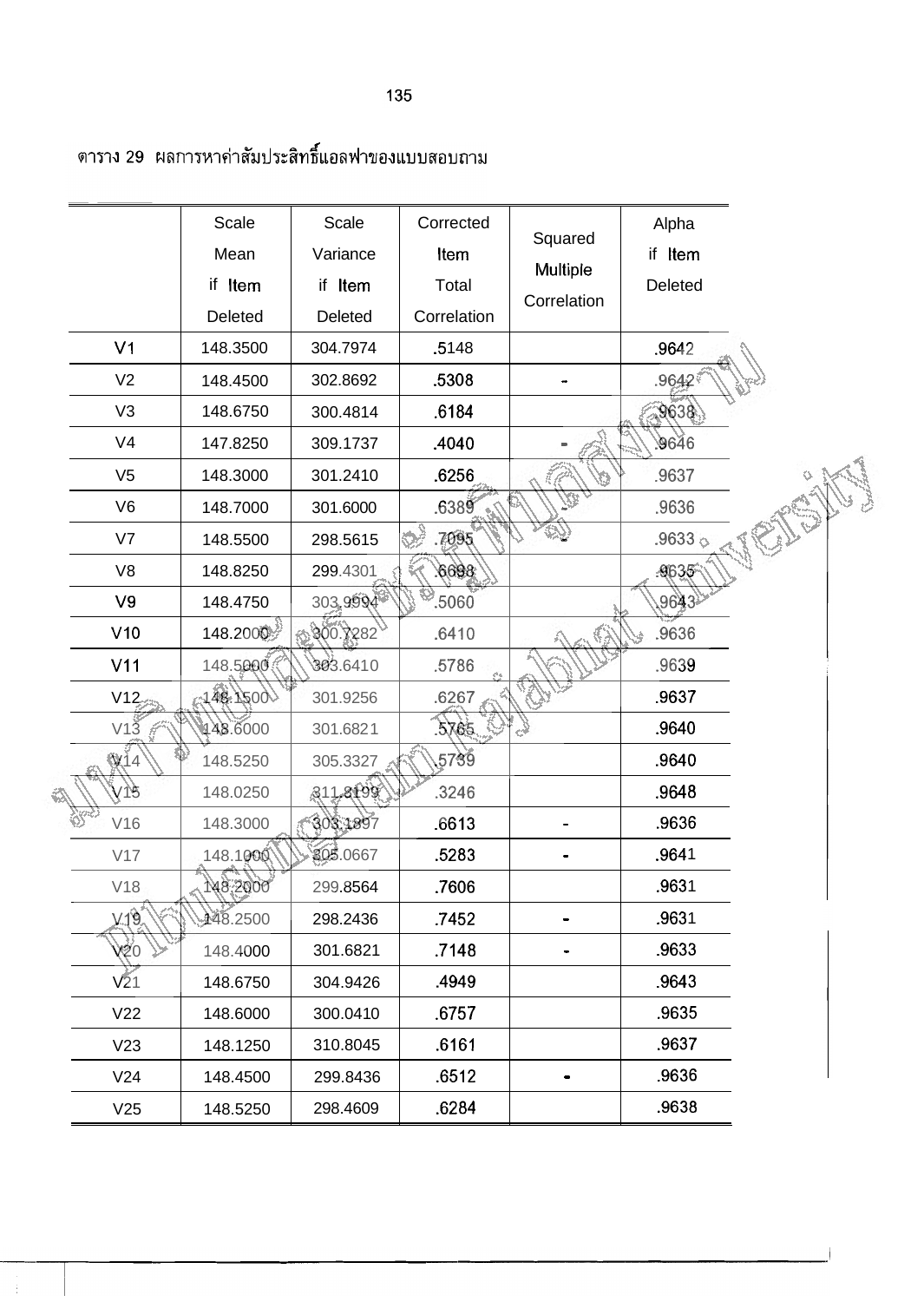|                   | Scale    | Scale    | Corrected   | Squared     | Alpha              |
|-------------------|----------|----------|-------------|-------------|--------------------|
|                   | Mean     | Variance | Item        |             | if Item            |
|                   | if Item  | if Item  | Total       | Multiple    | Deleted            |
|                   | Deleted  | Deleted  | Correlation | Correlation |                    |
| V26               | 148.5500 | 300.2026 | .7190       |             | .9633              |
| V27               | 148.6500 | 294.3359 | .7917       |             | .9628              |
| V28               | 148.5250 | 302.2558 | .6777       |             | 9635               |
| V29               | 148.7500 | 294.6026 | .7818       |             | 9629               |
| V30               | 148.6250 | 300.8045 | .6780       |             | .9635              |
| V31               | 148.1500 | 300.6949 | .6432       |             | .9636              |
| V32               | 148.3500 | 303.3615 | 5783        |             | .9639 <sub>0</sub> |
| V33               | 148.3500 | 303.1564 | 6637        |             | :9644              |
| V34               | 148.7750 | 294.2301 | .7135       |             | .9633              |
| V35               | 148.0500 | 306,2026 | .5226       |             | .9642              |
| V36               | 148.0000 | 306.2931 | .5010       |             | .9642              |
| V3Z               | 148.3500 | 301.2077 | .6357       |             | .9637              |
| V38               | 148.3750 | 300.1378 | 7073        |             | .9633              |
| $\sqrt{39}$<br>ГЯ | 148.1750 | 303.6865 | 6526        |             | .9636              |
| /¥0               | 148.3500 | 297.2956 | .7750       |             | .9630              |

ตาราง 29 (ต่อ) ผลการหาค่าสัมประสิทธิ์แอลฟาของแบบสอบถาม

Reliability Coefficients

N of  $\text{CaseS}_{\text{max}}$   $\left(\frac{20}{40}\right)$  N of Items = 40 Alpha  $\rightarrow$  .9646

136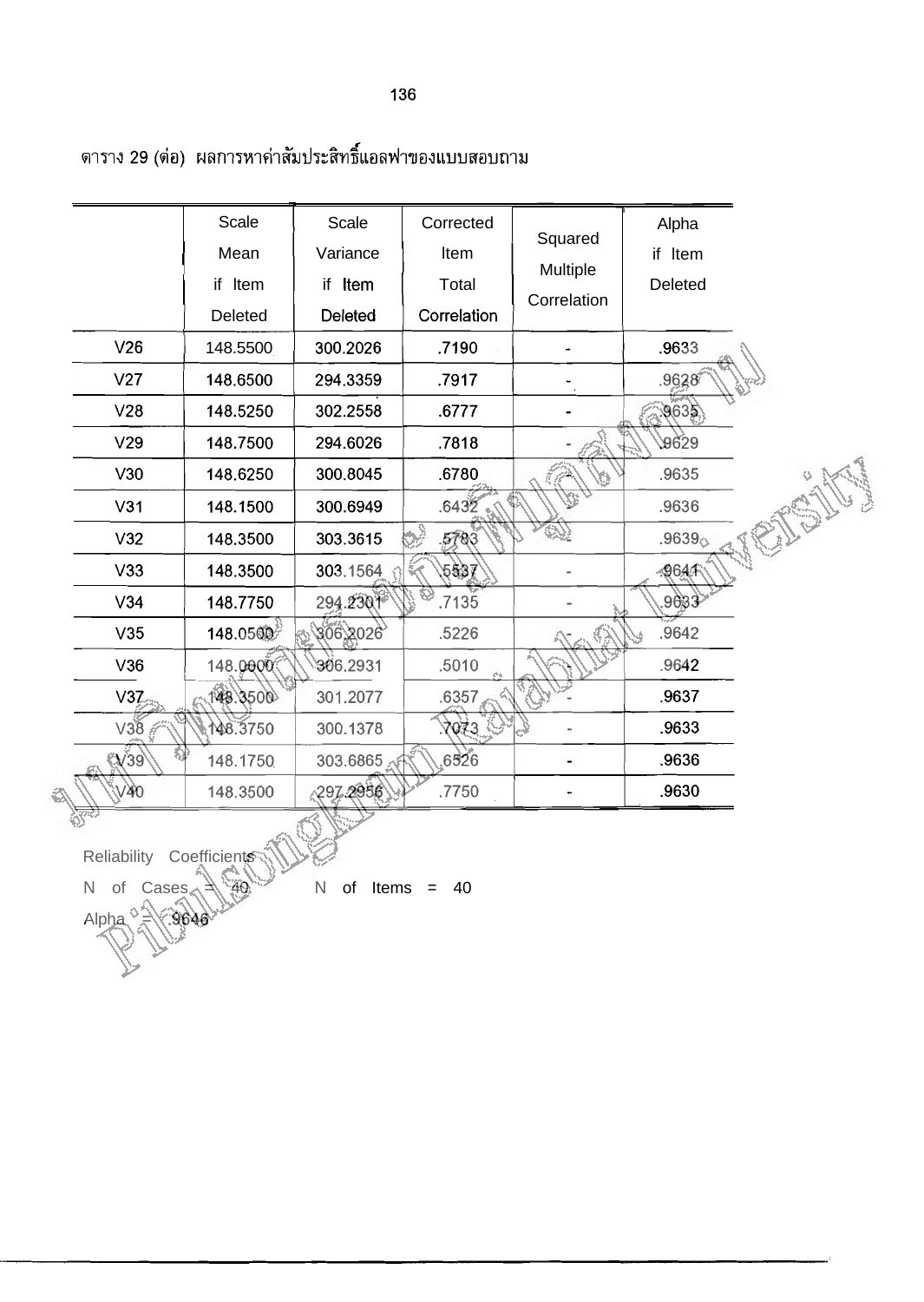

ี ตารางที่ 30 การกำหนดขนาดของกลุ่มตัวอย่างตาม ยามาเน่ (Yamane) ที่ 95%

b - ใช้ไม่ได้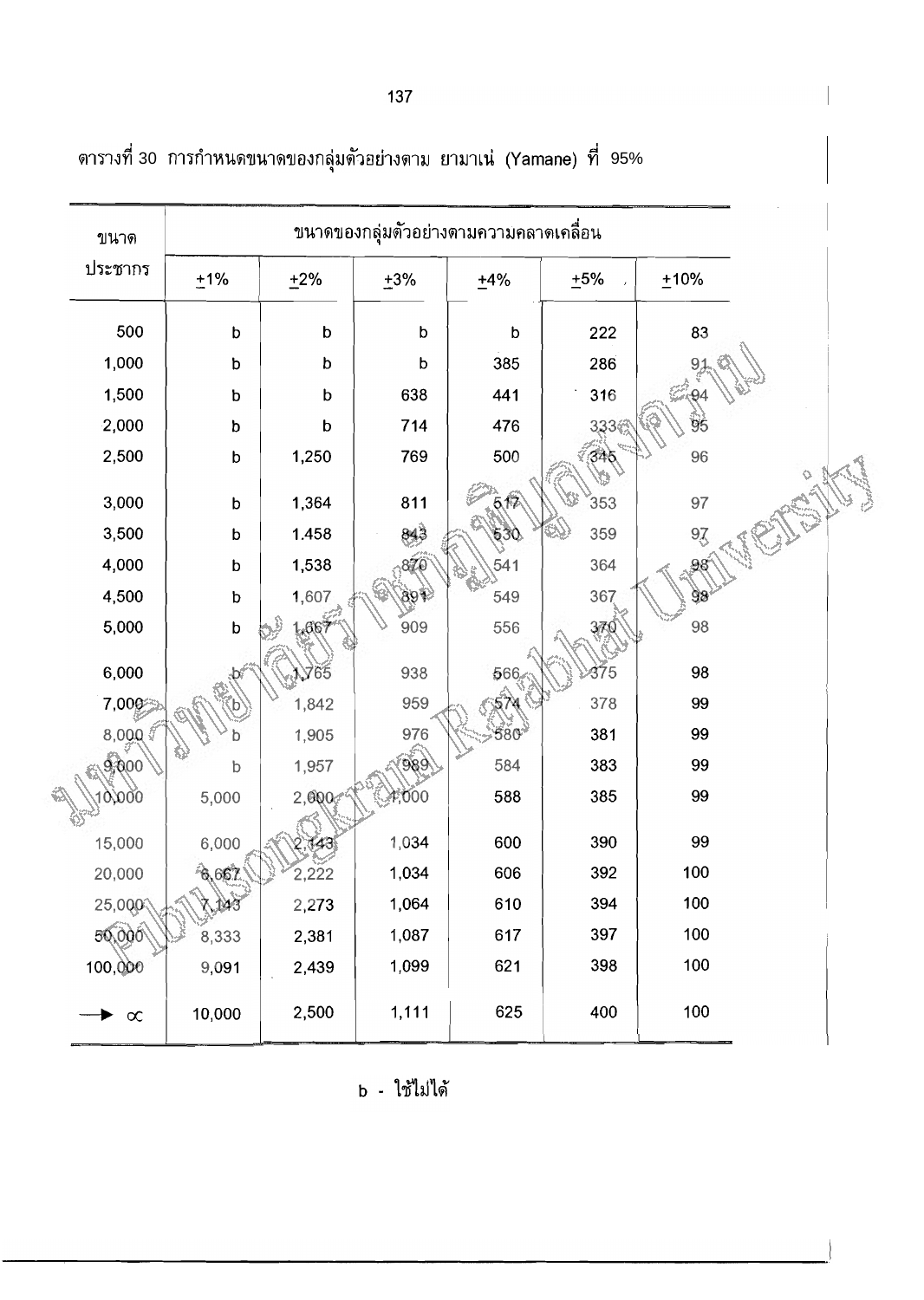